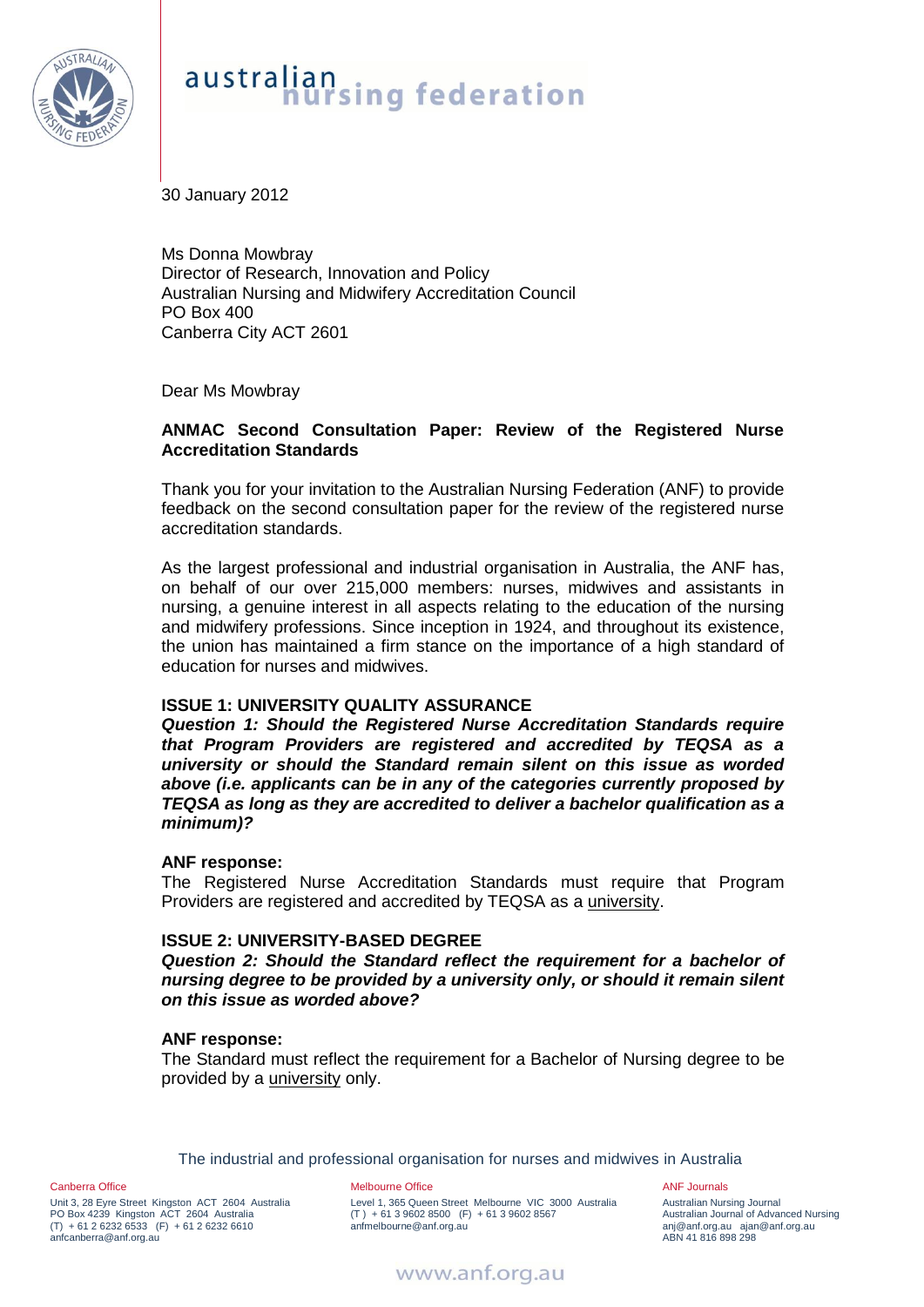

## **Rationale for ANF response to ISSUE 1 & 2: (see complete submission November 2011)**

In 2009 the national accreditation standards for registered nurses were developed and endorsed by the nursing profession. The standards included the criterion that "…Bachelor degree in nursing courses must show evidence of Australian university quality assurance and accreditation" (Standard One: Governance).

The Coalition of National Nursing Organisations, a diverse group of more than 50 nursing organisations, prepared and endorsed a Position Statement on Undergraduate Nursing Education in Australia in October 2009.<sup>1</sup> This position statement endorses the conducting of undergraduate nursing programs leading to registration, within the university sector.

The ANF argues the corollary of the foregoing is that the outcome of this current review of national accreditation standards should be maintenance of the dominant view of the nursing and midwifery professions – that is, the retention in the standards that Bachelor of Nursing and Midwifery programs be conducted in the university sector.

**ISSUE 3: MINIMUM WORKPLACE EXPERIENCE HOURS AND SIMULATION** *Question 3***:** *Can simulation be used to substitute for a proportion of workplace experience hours or only as an adjunct? If as a substitute, what proportion of workplace experience hours can be substituted by simulated experience?* 

## **ANF response:**

Simulation should be used only as an adjunct to clinical experience, and should NOT be used as substitute.

#### **Rationale for ANF response to ISSUE 3: (see complete submission November 2011)**

It is the position of the ANF that when simulation is included in a student's professional experience it must be complementary and in addition to clinical placements in practice areas. The student can learn technically correct ways of undertaking procedures in a simulated environment but needs the practice area for learning and applying individualised communication skills, clinical judgement, and intervention.

Simulated learning laboratories for students of nursing and midwifery programs are supported for development of skill proficiency. This is as preparation for, but not as a substitute for, actual clinical experience.

## **ISSUE 4: MINIMUM STANDARD OF ENGLISH PROFICIENCY**

*Question 4: Should a minimum standard of English proficiency be required to qualify for entry to a program of study or, alternatively, upon completion of the program of study? If yes, should it be equivalent to that required for registration in Australia i.e. equivalent to IELTS Band 7 or above?* 

The industrial and professional organisation for nurses and midwives in Australia

Canberra Office Unit 3, 28 Eyre Street Kingston ACT 2604 Australia PO Box 4239 Kingston ACT 2604 Australia (T) + 61 2 6232 6533 (F) + 61 2 6232 6610 anfcanberra@anf.org.au

Melbourne Office Level 1, 365 Queen Street Melbourne VIC 3000 Australia  $(T) + 61396028500$  (F) + 61 3 9602 8567 anfmelbourne@anf.org.au

ANF Journals Australian Nursing Journal Australian Journal of Advanced Nursing anj@anf.org.au ajan@anf.org.au ABN 41 816 898 298

www.anf.org.au